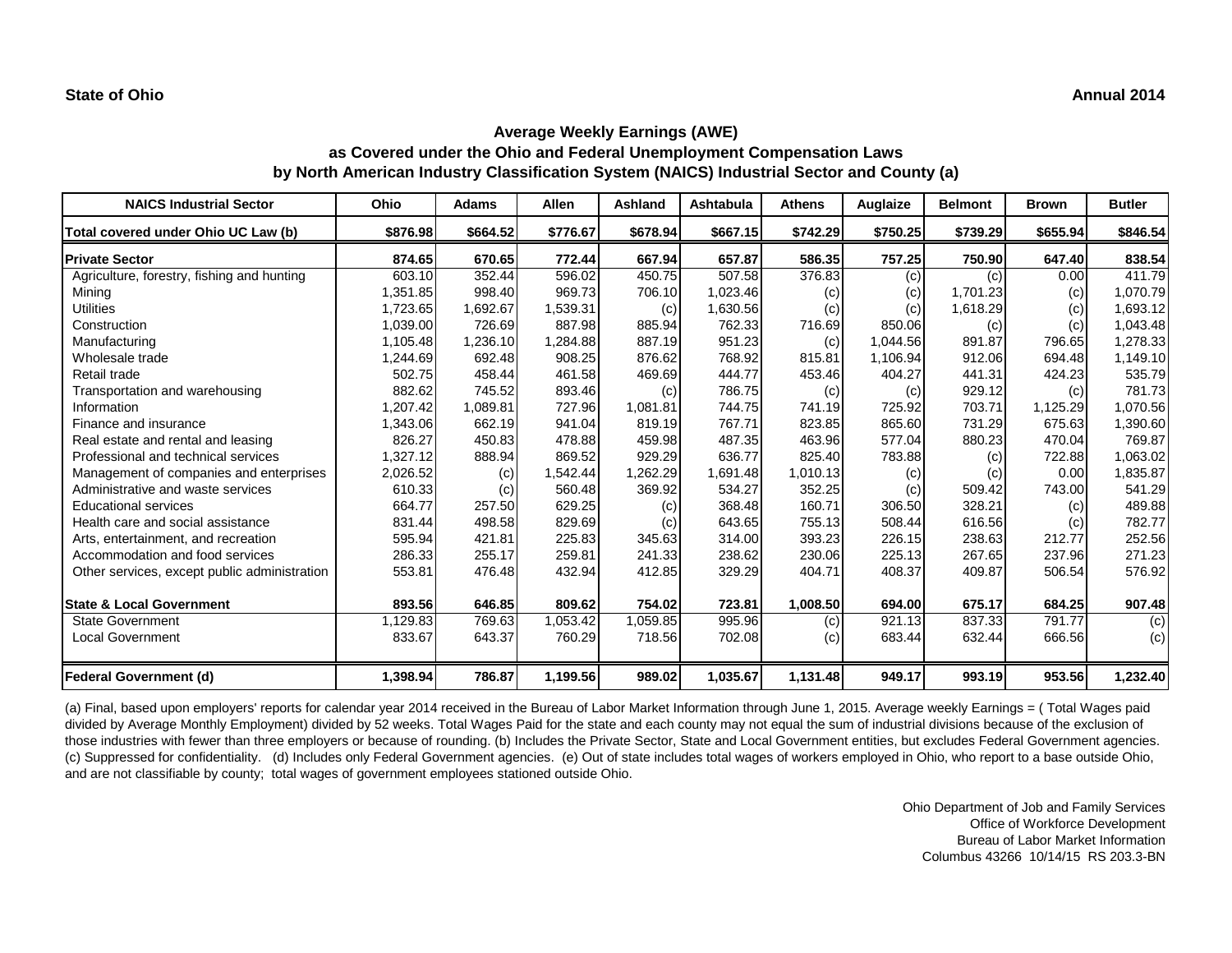| <b>NAICS Industrial Sector</b>               | Carroll  | Champaign | <b>Clark</b> | <b>Clermont</b> | <b>Clinton</b> | <b>Columbiana</b> | Coshocton | Crawford | Cuyahoga | <b>Darke</b> |
|----------------------------------------------|----------|-----------|--------------|-----------------|----------------|-------------------|-----------|----------|----------|--------------|
| Total covered under Ohio UC Law (b)          | \$701.27 | \$748.62  | \$684.19     | \$789.04        | \$758.15       | \$650.85          | \$730.17  | \$667.38 | \$996.81 | \$682.29     |
| <b>Private Sector</b>                        | 713.81   | 758.27    | 677.19       | 785.13          | 762.31         | 640.08            | 738.71    | 658.12   | 997.58   | 683.06       |
| Agriculture, forestry, fishing and hunting   | 368.33   | (c)       | 660.54       | (c)             | (c)            | 475.37            | 731.00    | (c)      | 426.19   | (c)          |
| Mining                                       | 1,249.42 | (c)       | 1,764.58     | (c)             | (c)            | 922.37            | 1,022.31  | (c)      | 1,621.60 | (c)          |
| <b>Utilities</b>                             | 1,415.56 | (c)       | (c)          | 1,769.44        | (c)            | 1,603.71          | 1,805.83  | (c)      | 1.686.44 | 1,619.12     |
| Construction                                 | 1,400.13 | 783.48    | 805.50       | 862.23          | 772.15         | 843.60            | 915.02    | 801.87   | 1,116.87 | 837.19       |
| Manufacturing                                | 788.58   | 1,023.90  | 954.85       | 1,128.56        | 1,011.44       | 799.88            | 1.014.54  | 791.56   | 1,206.35 | 870.46       |
| Wholesale trade                              | 1,065.25 | 755.63    | (c)          | 1,462.73        | (c)            | 868.56            | 723.25    | 856.12   | 1,309.46 | 914.69       |
| Retail trade                                 | 460.37   | 449.90    | 444.40       | 487.21          | 460.13         | 480.46            | 425.92    | 471.40   | 513.38   | 443.92       |
| Transportation and warehousing               | 979.71   | (c)       | 869.37       | 950.48          | 944.79         | 928.40            | 727.62    | (c)      | 953.35   | 804.08       |
| Information                                  | 819.02   | 819.58    | 1,011.17     | 1,629.58        | 817.02         | 850.81            | 743.31    | 601.63   | 1,278.15 | 484.15       |
| Finance and insurance                        | 635.54   | 830.56    | 722.88       | 1,300.33        | 963.79         | 803.02            | 756.10    | 936.67   | 1,600.94 | 961.73       |
| Real estate and rental and leasing           | 491.83   | 580.38    | 607.04       | 795.23          | 476.48         | 520.54            | 572.25    | 455.83   | 894.19   | 461.08       |
| Professional and technical services          | 735.17   | (c)       | 933.62       | 1,094.98        | 997.73         | 715.94            | (c)       | 586.60   | 1,456.31 | (c)          |
| Management of companies and enterprises      | 0.00     | (c)       | .368.29      | 1,622.08        | 1,431.17       | 1,045.40          | (c)       | (c)      | 2,249.62 | (c)          |
| Administrative and waste services            | 570.85   | 457.96    | 406.40       | 541.88          | 386.58         | 592.19            | 555.46    | (c)      | 693.06   | 498.31       |
| <b>Educational services</b>                  | 0.00     | (c)       | 726.58       | 431.12          | (c)            | 411.00            | 501.25    | (c)      | 745.75   | 376.50       |
| Health care and social assistance            | 496.60   | (c)       | 674.75       | 705.00          | (c)            | 634.48            | 627.08    | (c)      | 950.83   | 640.35       |
| Arts, entertainment, and recreation          | 208.88   | 280.87    | 314.17       | 360.58          | 274.98         | 207.98            | 214.29    | 219.96   | 1,145.17 | 213.10       |
| Accommodation and food services              | 240.48   | 223.58    | 258.13       | 278.08          | 254.67         | 229.73            | 224.69    | 212.35   | 319.96   | 219.33       |
| Other services, except public administration | 405.13   | 290.50    | 661.90       | 573.96          | 561.27         | 499.54            | 402.67    | 334.56   | 604.62   | 283.04       |
| <b>State &amp; Local Government</b>          | 624.98   | 701.85    | 729.96       | 816.50          | 731.52         | 716.31            | 678.02    | 726.60   | 990.40   | 675.94       |
| <b>State Government</b>                      | 929.83   | 941.83    | 889.62       | 762.38          | 994.25         | 1.120.48          | 900.37    | 1,084.33 | 1,217.46 | 891.81       |
| <b>Local Government</b>                      | 614.23   | 695.40    | 726.08       | 822.88          | 712.54         | 682.21            | 670.79    | 698.29   | 977.50   | 671.75       |
| <b>Federal Government (d)</b>                | 817.85   | 902.25    | 1,186.04     | 1,259.02        | 1,278.46       | 1,238.00          | 912.94    | 941.21   | 1,449.50 | 908.73       |

(a) Final, based upon employers' reports for calendar year 2014 received in the Bureau of Labor Market Information through June 1, 2015. Average weekly Earnings = ( Total Wages paid divided by Average Monthly Employment) divided by 52 weeks. Total Wages Paid for the state and each county may not equal the sum of industrial divisions because of the exclusion of those industries with fewer than three employers or because of rounding. (b) Includes the Private Sector, State and Local Government entities, but excludes Federal Government agencies. (c) Suppressed for confidentiality. (d) Includes only Federal Government agencies. (e) Out of state includes total wages of workers employed in Ohio, who report to a base outside Ohio, and are not classifiable by county; total wages of government employees stationed outside Ohio.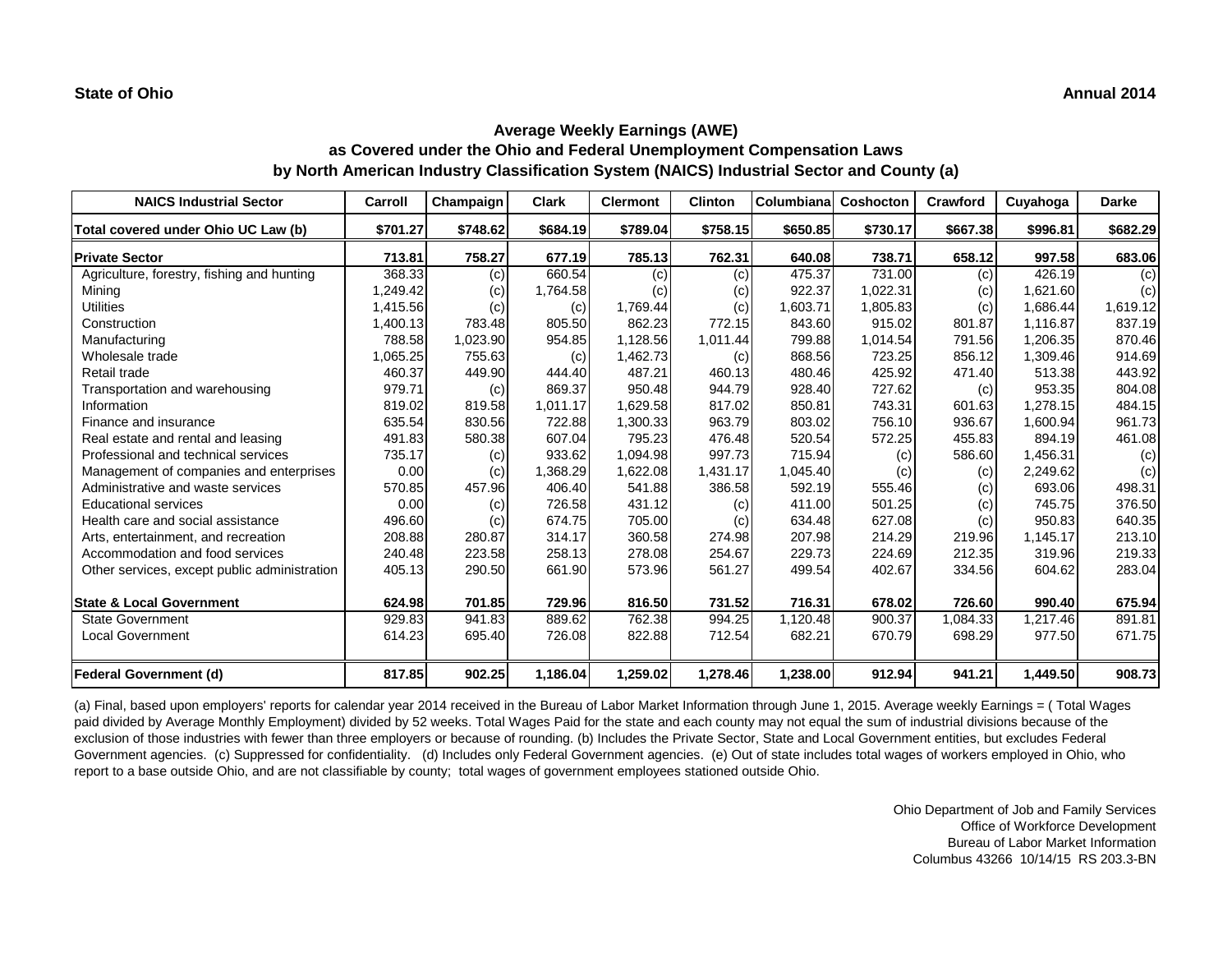| <b>NAICS Industrial Sector</b>               | <b>Defiance</b> | <b>Delaware</b> | Erie     | <b>Fairfield</b> | <b>Fayette</b> | <b>Franklin</b> | <b>Fulton</b> | Gallia   | Geauga   | Greene   |
|----------------------------------------------|-----------------|-----------------|----------|------------------|----------------|-----------------|---------------|----------|----------|----------|
| Total covered under Ohio UC Law (b)          | \$804.92        | \$978.40        | \$668.69 | \$663.21         | \$616.19       | \$972.10        | \$707.13      | \$690.27 | \$758.63 | \$801.98 |
| <b>Private Sector</b>                        | 814.77          | 984.71          | 645.63   | 638.25           | 598.83         | 942.44          | 718.37        | 687.77   | 755.63   | 776.33   |
| Agriculture, forestry, fishing and hunting   | 598.77          | (c)             | (c)      | 670.08           | 529.08         | 758.85          | (c)           | (c)      | (c)      | (c)      |
| Mining                                       | 0.00            | (c)             | (c)      | 1,144.65         | 0.00           | 1,228.69        | (c)           | (c)      | (c)      | (c)      |
| <b>Utilities</b>                             | (c)             | 1,469.81        | (c)      | 1,693.38         | (c)            | 1,861.38        | (c)           | 1,785.17 | (c)      | (c)      |
| Construction                                 | 760.50          | 939.33          | 897.50   | 848.21           | 944.75         | 1,131.87        | 932.38        | 569.67   | 920.40   | 942.85   |
| Manufacturing                                | 1,378.88        | 1,177.85        | 971.87   | 969.21           | 917.63         | 1,133.69        | 912.54        | 864.23   | 974.06   | 1,071.92 |
| Wholesale trade                              | (c)             | 1,217.98        | 1,075.81 | 916.85           | (c)            | 1,257.67        | 938.58        | 465.96   | 1,078.52 | 1,194.58 |
| Retail trade                                 | 451.40          | 485.29          | 440.79   | 450.19           | 361.19         | 586.37          | 453.40        | 426.85   | 513.54   | 451.13   |
| Transportation and warehousing               | 850.90          | 1,222.00        | (c)      | 731.90           | 753.73         | 1,006.02        | (c)           | 1,107.71 | (c)      | (c)      |
| Information                                  | 696.29          | 1.518.60        | 625.54   | 911.33           | 814.40         | 1,320.50        | 618.23        | 714.79   | 952.62   | 1,164.60 |
| Finance and insurance                        | 950.12          | 1,657.79        | 1,114.19 | 772.77           | 806.52         | 1,461.96        | 815.67        | 862.54   | 1,058.62 | 1,366.25 |
| Real estate and rental and leasing           | 458.69          | 741.75          | 510.12   | 637.27           | 622.87         | 885.46          | 562.94        | 524.65   | 850.87   | 651.73   |
| Professional and technical services          | 1,032.52        | 1,497.48        | 899.69   | 834.69           | 677.37         | 1,453.13        | (c)           | (c)      | 953.44   | 1,506.60 |
| Management of companies and enterprises      | 1,018.81        | (c)             | 1,187.67 | 2,276.33         | 0.00           | 2,039.10        | (c)           | (c)      | 1,161.12 | 1,095.33 |
| Administrative and waste services            | 583.29          | (c)             | 579.69   | 546.81           | 413.19         | 607.06          | 460.50        | 588.87   | 796.35   | 661.00   |
| <b>Educational services</b>                  | (c)             | 651.67          | 374.48   | 405.77           | (c)            | 730.10          | 266.50        | (c)      | 620.38   | 728.71   |
| Health care and social assistance            | (c)             | 791.12          | 753.87   | 779.44           | (c)            | 851.37          | 665.31        | (c)      | 682.42   | 690.46   |
| Arts, entertainment, and recreation          | 235.37          | 368.75          | 494.96   | 286.00           | 230.25         | 568.94          | 216.65        | 286.10   | 323.02   | 339.65   |
| Accommodation and food services              | 226.00          | 323.02          | 288.46   | 267.71           | 262.63         | 332.15          | 218.19        | 267.71   | 248.83   | 278.88   |
| Other services, except public administration | 370.29          | 566.25          | 445.81   | 549.02           | 371.73         | 695.77          | 408.50        | 497.62   | 523.94   | 473.96   |
| <b>State &amp; Local Government</b>          | 733.52          | 913.60          | 822.35   | 801.13           | 714.54         | 1,146.63        | 638.87        | 704.12   | 781.31   | 939.56   |
| <b>State Government</b>                      | 979.54          | 1,014.13        | 836.10   | 821.00           | 902.19         | 1,265.27        | 1,037.90      | 835.77   | 972.23   | (c)      |
| <b>Local Government</b>                      | 722.73          | 907.44          | 818.60   | 798.04           | 709.33         | 1,026.71        | 621.52        | 672.25   | 767.04   | (c)      |
| <b>Federal Government (d)</b>                | 964.29          | 1,135.83        | 1,400.02 | 1,112.71         | 902.08         | 1,360.23        | 952.15        | 920.40   | 967.23   | 1,660.15 |

(a) Final, based upon employers' reports for calendar year 2014 received in the Bureau of Labor Market Information through June 1, 2015. Average weekly Earnings = ( Total Wages paid divided by Average Monthly Employment) divided by 52 weeks. Total Wages Paid for the state and each county may not equal the sum of industrial divisions because of the exclusion of those industries with fewer than three employers or because of rounding. (b) Includes the Private Sector, State and Local Government entities, but excludes Federal Government agencies. (c) Suppressed for confidentiality. (d) Includes only Federal Government agencies. (e) Out of state includes total wages of workers employed in Ohio, who report to a base outside Ohio, and are not classifiable by county; total wages of government employees stationed outside Ohio.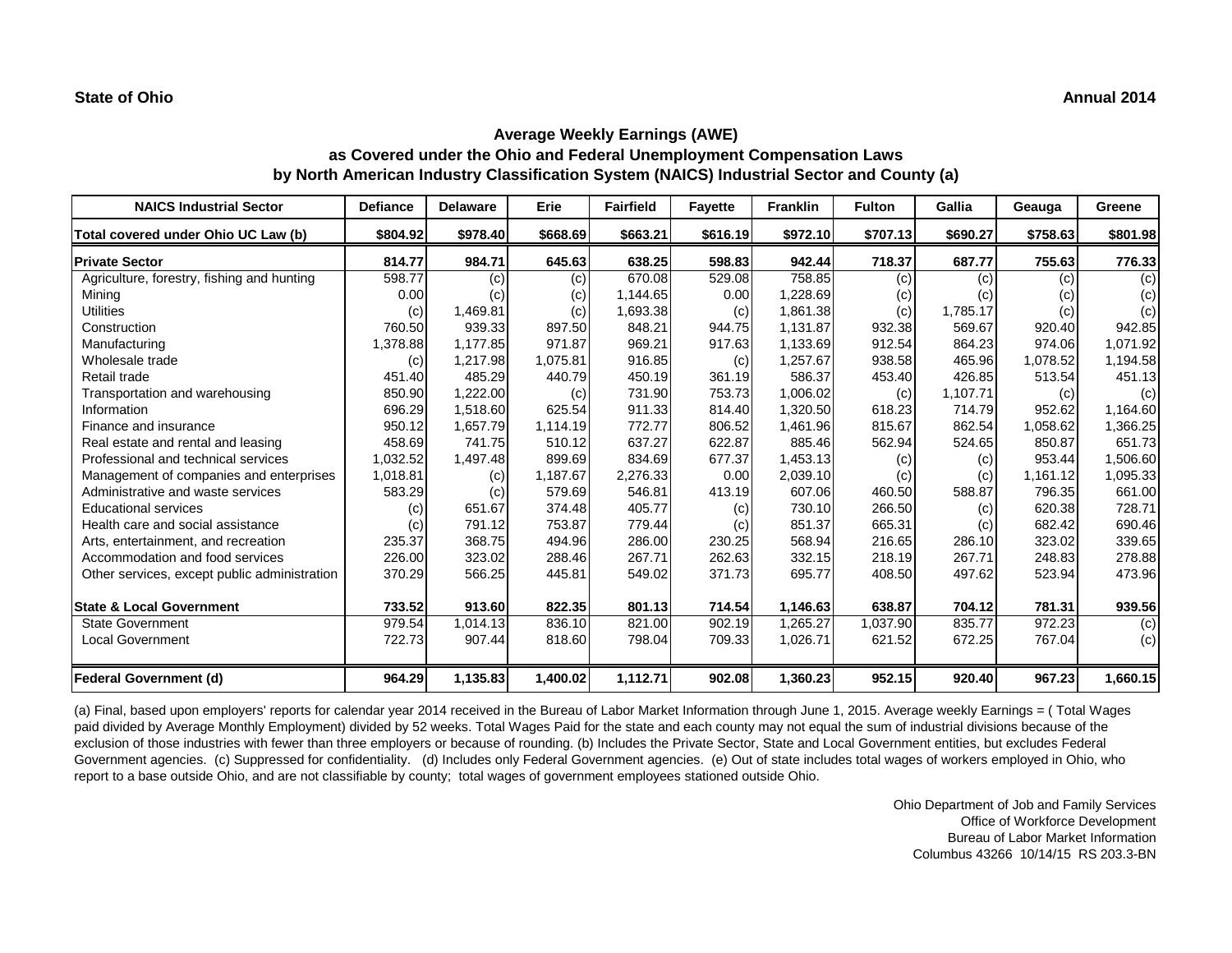| <b>NAICS Industrial Sector</b>               | <b>Guernsey</b> | Hamilton   | <b>Hancock</b> | Hardin   | <b>Harrison</b> | Henry    | <b>Highland</b> | <b>Hocking</b> | <b>Holmes</b> | <b>Huron</b> |
|----------------------------------------------|-----------------|------------|----------------|----------|-----------------|----------|-----------------|----------------|---------------|--------------|
| Total covered under Ohio UC Law (b)          | \$725.90        | \$1,077.31 | \$871.04       | \$661.48 | \$776.92        | \$717.90 | \$611.83        | \$598.67       | \$648.62      | \$728.67     |
| <b>Private Sector</b>                        | 728.15          | 1,091.96   | 879.81         | 669.44   | 819.35          | 724.19   | 591.85          | 548.85         | 643.62        | 728.50       |
| Agriculture, forestry, fishing and hunting   | 632.37          | 672.19     | (c)            | 712.27   | 481.71          | (c)      | 643.54          | (c)            | 561.02        | (c)          |
| Mining                                       | 1,021.58        | 1,358.25   | (c)            | 0.00     | 1,410.50        | (c)      | 802.85          | (c)            | 962.96        | (c)          |
| <b>Utilities</b>                             | 1,465.63        | 1,681.83   | 1,475.71       | 1,431.65 | (c)             | (c)      | 1,162.62        | 467.17         | (c)           | (c)          |
| Construction                                 | 1,224.85        | 1,060.48   | 953.73         | 632.58   | 1,151.17        | 945.40   | 781.83          | 793.13         | 738.23        | 1,153.38     |
| Manufacturing                                | 964.00          | 1,347.42   | 964.92         | 905.00   | 836.38          | 1,054.33 | 779.15          | 833.08         | 693.15        | 894.67       |
| Wholesale trade                              | 948.88          | 1,460.15   | 1,108.35       | 1,167.75 | 861.42          | (c)      | 640.06          | 998.25         | 691.38        | (c)          |
| Retail trade                                 | 433.94          | 517.37     | 495.17         | 420.29   | 328.08          | 441.02   | 441.88          | 431.92         | 537.21        | 451.50       |
| Transportation and warehousing               | 781.35          | 843.27     | 903.85         | 842.48   | (c)             | 744.65   | 816.83          | 750.12         | (c)           | 839.44       |
| Information                                  | 539.87          | 1.476.06   | 731.77         | 403.62   | (c)             | 689.71   | 756.92          | 634.21         | 659.90        | 573.54       |
| Finance and insurance                        | 1,127.06        | 1,549.25   | 974.67         | 789.06   | 530.52          | 831.85   | 886.46          | 674.92         | 797.37        | 867.94       |
| Real estate and rental and leasing           | 484.90          | 998.23     | 653.23         | 477.79   | 546.10          | 580.33   | 503.13          | 532.12         | 585.77        | 523.31       |
| Professional and technical services          | 1,567.85        | 1,447.85   | 959.29         | 623.54   | 1,166.46        | (c)      | (c)             | 574.92         | 861.25        | 814.35       |
| Management of companies and enterprises      | 1,151.75        | 2,497.83   | 2,672.42       | 0.00     | (c)             | (c)      | (c)             | 0.00           | (c)           | 582.69       |
| Administrative and waste services            | 374.98          | 712.90     | 512.06         | 392.48   | (c)             | 252.88   | 334.35          | 390.38         | (c)           | 460.35       |
| <b>Educational services</b>                  | 231.94          | 645.10     | 778.25         | (c)      | 0.00            | 233.15   | 186.67          | 633.81         | (c)           | 328.56       |
| Health care and social assistance            | 655.73          | 987.31     | 770.00         | (c)      | 497.10          | 534.62   | 668.85          | 607.96         | (c)           | 770.90       |
| Arts, entertainment, and recreation          | 751.44          | 1,039.60   | 285.83         | 172.37   | 249.98          | 204.17   | 313.83          | 255.48         | 228.02        | 292.31       |
| Accommodation and food services              | 292.79          | 321.60     | 259.17         | 309.21   | 200.87          | 211.29   | 218.08          | 274.75         | 257.62        | 218.25       |
| Other services, except public administration | 413.77          | 581.52     | 448.87         | 342.27   | (c)             | 322.21   | 313.92          | 400.21         | 549.96        | 397.35       |
| <b>State &amp; Local Government</b>          | 712.58          | 918.31     | 759.94         | 622.92   | 577.31          | 689.48   | 675.21          | 735.23         | 701.94        | 730.04       |
| <b>State Government</b>                      | 900.42          | 976.81     | 1,050.38       | 927.44   | 1,027.23        | 822.52   | 800.40          | 1,008.60       | 875.54        | 973.67       |
| <b>Local Government</b>                      | 656.67          | 904.25     | 742.38         | 614.40   | 546.54          | 686.37   | 670.56          | 678.54         | 697.87        | 721.71       |
| <b>Federal Government (d)</b>                | 1,034.15        | 1,456.65   | 1,071.31       | 861.71   | 860.56          | 940.54   | 927.04          | 836.73         | 924.15        | 912.83       |

(a) Final, based upon employers' reports for calendar year 2014 received in the Bureau of Labor Market Information through June 1, 2015. Average weekly Earnings = ( Total Wages paid divided by Average Monthly Employment) divided by 52 weeks. Total Wages Paid for the state and each county may not equal the sum of industrial divisions because of the exclusion of those industries with fewer than three employers or because of rounding. (b) Includes the Private Sector, State and Local Government entities, but excludes Federal Government agencies. (c) Suppressed for confidentiality. (d) Includes only Federal Government agencies. (e) Out of state includes total wages of workers employed in Ohio, who report to a base outside Ohio, and are not classifiable by county; total wages of government employees stationed outside Ohio.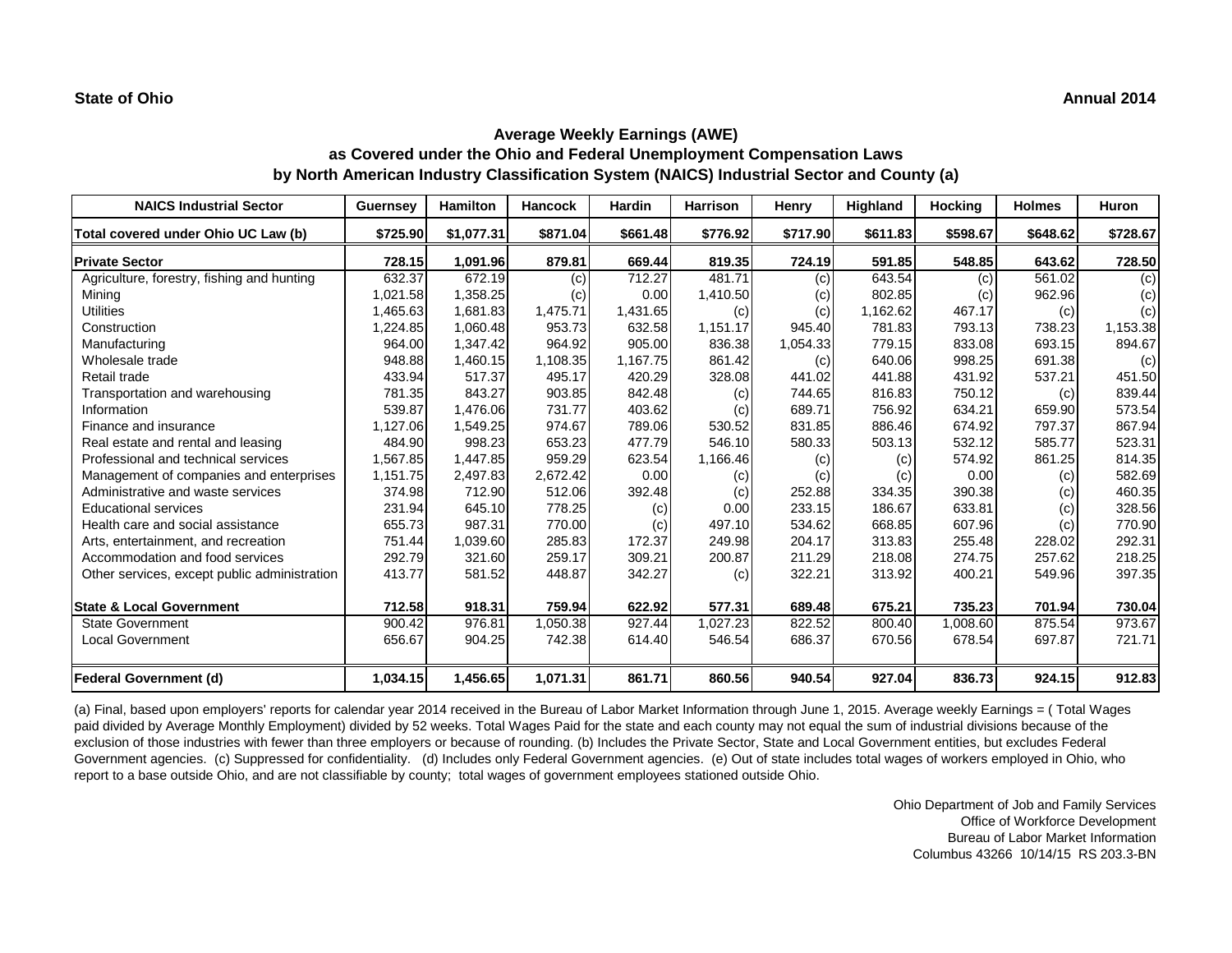| <b>NAICS Industrial Sector</b>               | <b>Jackson</b> | <b>Jefferson</b> | Knox     | Lake     | Lawrence | Licking  | Logan    | Lorain   | Lucas    | <b>Madison</b> |
|----------------------------------------------|----------------|------------------|----------|----------|----------|----------|----------|----------|----------|----------------|
| Total covered under Ohio UC Law (b)          | \$662.60       | \$714.21         | \$775.75 | \$810.48 | \$621.96 | \$737.75 | \$802.23 | \$777.23 | \$848.31 | \$771.67       |
| <b>Private Sector</b>                        | 652.44         | 726.29           | 784.83   | 808.83   | 606.00   | 725.98   | 814.10   | 773.23   | 829.06   | 747.71         |
| Agriculture, forestry, fishing and hunting   | 600.83         | (c)              | 608.69   | 550.23   | 0.00     | 634.58   | 504.87   | 585.54   | 548.00   | 585.25         |
| Mining                                       | 851.12         | (c)              | 806.98   | 1,259.87 | 0.00     | 994.40   | 1,235.83 | 1,204.69 | 1,490.94 | 0.00           |
| <b>Utilities</b>                             | (c)            | 1,932.62         | 1,237.69 | 1,898.94 | 1,192.96 | 1,420.54 | 1,156.62 | 1,648.81 | 1,681.92 | 0.00           |
| Construction                                 | 888.27         | (c)              | 1,130.04 | 998.44   | 1,072.02 | 889.40   | 867.38   | 891.38   | 1,187.27 | 788.52         |
| Manufacturing                                | 778.65         | 1,269.87         | 1,244.81 | 1,197.94 | 922.37   | 939.60   | 1,333.62 | 1,189.08 | 1,331.10 | 1,000.33       |
| Wholesale trade                              | 871.17         | 864.17           | 868.13   | 1,103.37 | 913.42   | 882.60   | 824.38   | 1,156.98 | 1,012.48 | 972.90         |
| Retail trade                                 | 416.00         | 433.94           | 476.69   | 476.48   | 423.00   | 531.31   | 456.46   | 459.40   | 494.81   | 507.92         |
| Transportation and warehousing               | (c)            | 721.56           | 646.81   | 657.67   | 821.29   | 761.25   | 770.02   | 745.38   | 850.75   | 788.92         |
| Information                                  | 674.29         | 740.44           | 720.71   | 1,048.63 | 1,032.21 | 891.85   | 790.62   | 759.27   | 959.98   | 1,049.63       |
| Finance and insurance                        | 719.73         | 686.56           | 776.77   | 966.73   | 691.15   | 1,108.33 | 739.73   | 946.13   | 1,191.85 | 775.71         |
| Real estate and rental and leasing           | 539.15         | 502.63           | 449.52   | 732.19   | 486.67   | 598.08   | 616.04   | 560.31   | 1,366.85 | 447.10         |
| Professional and technical services          | 565.23         | 800.06           | 895.50   | 1,021.38 | 736.38   | 1,278.69 | 723.40   | 1.078.98 | 1,074.38 | (c)            |
| Management of companies and enterprises      | 548.44         | 1,833.02         | 705.06   | 2,169.40 | 1,333.40 | 894.44   | 1,139.40 | 1.651.73 | 1,671.87 | (c)            |
| Administrative and waste services            | 583.29         | 548.25           | 485.60   | 579.71   | 655.65   | 491.27   | 455.60   | 598.98   | 496.50   | 405.73         |
| <b>Educational services</b>                  | 334.06         | (c)              | 918.81   | 484.23   | 263.12   | 1,123.33 | 230.96   | 825.58   | 509.10   | (c)            |
| Health care and social assistance            | 813.69         | (c)              | 675.40   | 713.33   | 533.77   | 733.67   | 709.23   | 726.85   | 914.15   | (c)            |
| Arts, entertainment, and recreation          | 255.13         | 366.31           | 287.98   | 335.85   | 254.10   | 379.50   | 242.85   | 301.25   | 407.60   | 297.19         |
| Accommodation and food services              | 234.44         | 242.42           | 240.54   | 260.42   | 263.10   | 258.00   | 235.10   | 258.17   | 267.83   | 269.37         |
| Other services, except public administration | 350.87         | 402.48           | 397.21   | 548.65   | 517.33   | 683.38   | 510.75   | 507.21   | 487.31   | 407.81         |
| <b>State &amp; Local Government</b>          | 724.52         | 644.79           | 714.60   | 822.81   | 677.19   | 811.25   | 705.46   | 799.90   | 988.44   | 866.10         |
| <b>State Government</b>                      | 1,019.08       | 946.08           | 840.58   | 1,028.87 | 586.50   | 1,079.40 | 867.48   | 991.58   | 1,153.44 | 996.02         |
| <b>Local Government</b>                      | 693.71         | 638.21           | 697.60   | 820.88   | 689.79   | 779.25   | 699.38   | 783.58   | 921.87   | 767.27         |
| <b>Federal Government (d)</b>                | 979.12         | 1,015.75         | 1,009.62 | 1,214.04 | 956.02   | 1,272.69 | 1,114.35 | 2,044.79 | 1,238.69 | 1,067.87       |

(a) Final, based upon employers' reports for calendar year 2014 received in the Bureau of Labor Market Information through June 1, 2015. Average weekly Earnings = ( Total Wages paid divided by Average Monthly Employment) divided by 52 weeks. Total Wages Paid for the state and each county may not equal the sum of industrial divisions because of the exclusion of those industries with fewer than three employers or because of rounding. (b) Includes the Private Sector, State and Local Government entities, but excludes Federal Government agencies. (c) Suppressed for confidentiality. (d) Includes only Federal Government agencies. (e) Out of state includes total wages of workers employed in Ohio, who report to a base outside Ohio, and are not classifiable by county; total wages of government employees stationed outside Ohio.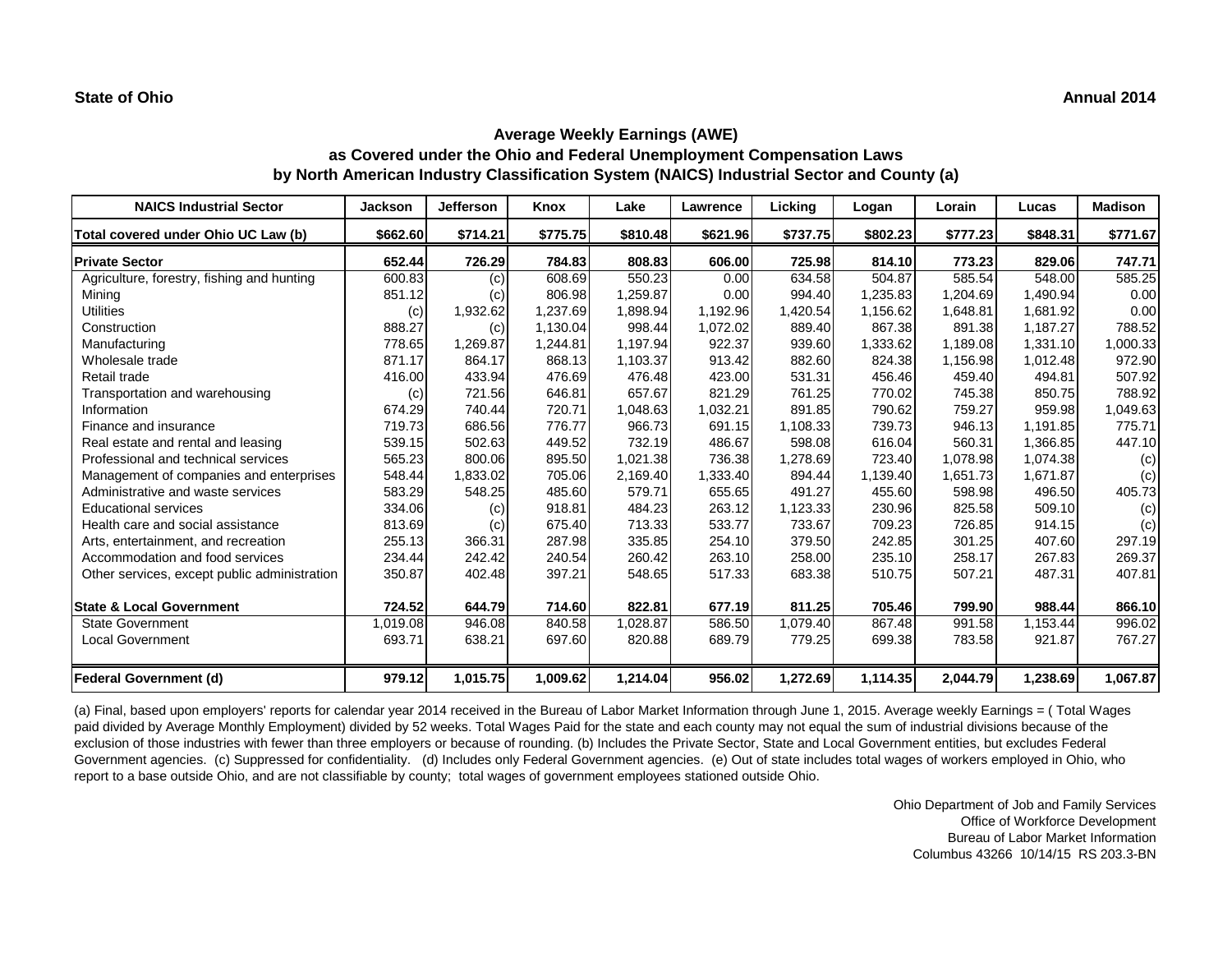| <b>NAICS Industrial Sector</b>               | <b>Mahoning</b> | Marion   | <b>Medina</b> | Meigs    | Mercer   | Miami    | <b>Monroe</b> | <b>Montgomery</b> | Morgan   | <b>Morrow</b> |
|----------------------------------------------|-----------------|----------|---------------|----------|----------|----------|---------------|-------------------|----------|---------------|
| Total covered under Ohio UC Law (b)          | \$685.04        | \$726.83 | \$752.35      | \$558.33 | \$701.19 | \$731.79 | \$667.63      | \$831.60          | \$612.85 | \$653.67      |
| <b>Private Sector</b>                        | 665.88          | 716.69   | 748.46        | 540.56   | 703.06   | 724.73   | 697.06        | 828.52            | 616.81   | 649.62        |
| Agriculture, forestry, fishing and hunting   | 613.65          | (c)      | 404.29        | 356.56   | (c)      | (c)      | (c)           | 848.06            | (c)      | 755.00        |
| Mining                                       | 1,365.35        | (c)      | 908.00        | 854.25   | (c)      | (c)      | (c)           | 1,037.29          | (c)      | 721.90        |
| <b>Utilities</b>                             | 1,596.33        | 1,617.00 | (c)           | (c)      | (c)      | (c)      | (c)           | 1.742.42          | (c)      | (c)           |
| Construction                                 | 998.33          | 801.38   | 1,055.90      | 807.06   | 904.12   | 930.79   | 1,125.96      | 1,010.65          | 551.71   | 789.10        |
| Manufacturing                                | 927.52          | 911.88   | 993.83        | 603.58   | 864.29   | 968.83   | 847.65        | 1,039.44          | 1,013.85 | 948.44        |
| Wholesale trade                              | 990.60          | 1,028.38 | 1,115.85      | 536.08   | (c)      | (c)      | (c)           | 1,142.35          | (c)      | 871.62        |
| Retail trade                                 | 477.56          | 482.17   | 497.96        | 414.38   | 514.15   | 488.29   | 416.21        | 480.50            | 344.87   | 490.29        |
| Transportation and warehousing               | 734.77          | 830.56   | (c)           | (c)      | 848.02   | 690.02   | 973.19        | 853.96            | 409.94   | (c)           |
| Information                                  | 935.77          | 1,046.88 | 901.48        | 917.33   | 634.35   | 588.96   | 752.08        | 1,322.00          | 691.12   | 708.13        |
| Finance and insurance                        | 1,053.83        | 938.98   | 1.078.87      | 660.98   | 867.42   | 908.87   | 596.77        | 1.165.62          | 544.58   | 745.50        |
| Real estate and rental and leasing           | 607.73          | 617.10   | 613.08        | 373.87   | 579.90   | 678.52   | 661.19        | 735.58            | 183.25   | 471.29        |
| Professional and technical services          | 972.75          | 697.35   | 1,028.17      | (c)      | (c)      | (c)      | 622.13        | 1,242.40          | (c)      | (c)           |
| Management of companies and enterprises      | 1,070.60        | 1,118.15 | 1,407.40      | (c)      | (c)      | (c)      | 0.00          | 1.597.12          | (c)      | (c)           |
| Administrative and waste services            | 533.88          | 518.77   | 590.35        | 424.48   | 438.94   | 433.81   | 518.90        | 532.23            | 397.37   | 475.10        |
| <b>Educational services</b>                  | 523.08          | 298.35   | 385.02        | (c)      | 305.90   | 551.46   | (c)           | 772.48            | 0.00     | (c)           |
| Health care and social assistance            | 687.88          | 780.31   | 631.10        | (c)      | 535.69   | 718.56   | (c)           | 898.00            | 497.38   | (c)           |
| Arts, entertainment, and recreation          | 258.13          | 274.71   | 287.98        | 0.00     | 251.94   | 247.06   | (c)           | 388.98            | (c)      | 194.10        |
| Accommodation and food services              | 261.46          | 253.88   | 267.10        | 240.63   | 210.37   | 258.15   | (c)           | 285.10            | (c)      | 206.42        |
| Other services, except public administration | 444.06          | 403.06   | 466.27        | 439.06   | 392.60   | 439.65   | 418.08        | 530.21            | 323.21   | 515.52        |
| <b>State &amp; Local Government</b>          | 818.79          | 783.19   | 782.60        | 600.00   | 689.94   | 786.25   | 571.77        | 856.33            | 600.90   | 662.40        |
| <b>State Government</b>                      | 1.014.69        | 997.15   | 951.38        | 794.83   | 873.98   | 1,037.77 | 902.63        | 1.111.96          | 854.75   | 997.62        |
| <b>Local Government</b>                      | 764.87          | 731.60   | 779.58        | 592.92   | 678.73   | 779.31   | 554.83        | 842.38            | 576.83   | 647.12        |
| <b>Federal Government (d)</b>                | 1,263.04        | 1,082.23 | 1,163.15      | 936.42   | 970.79   | 1,068.13 | 899.15        | 1,361.13          | 938.31   | 868.67        |

(a) Final, based upon employers' reports for calendar year 2014 received in the Bureau of Labor Market Information through June 1, 2015. Average weekly Earnings = ( Total Wages paid divided by Average Monthly Employment) divided by 52 weeks. Total Wages Paid for the state and each county may not equal the sum of industrial divisions because of the exclusion of those industries with fewer than three employers or because of rounding. (b) Includes the Private Sector, State and Local Government entities, but excludes Federal Government agencies. (c) Suppressed for confidentiality. (d) Includes only Federal Government agencies. (e) Out of state includes total wages of workers employed in Ohio, who report to a base outside Ohio, and are not classifiable by county; total wages of government employees stationed outside Ohio.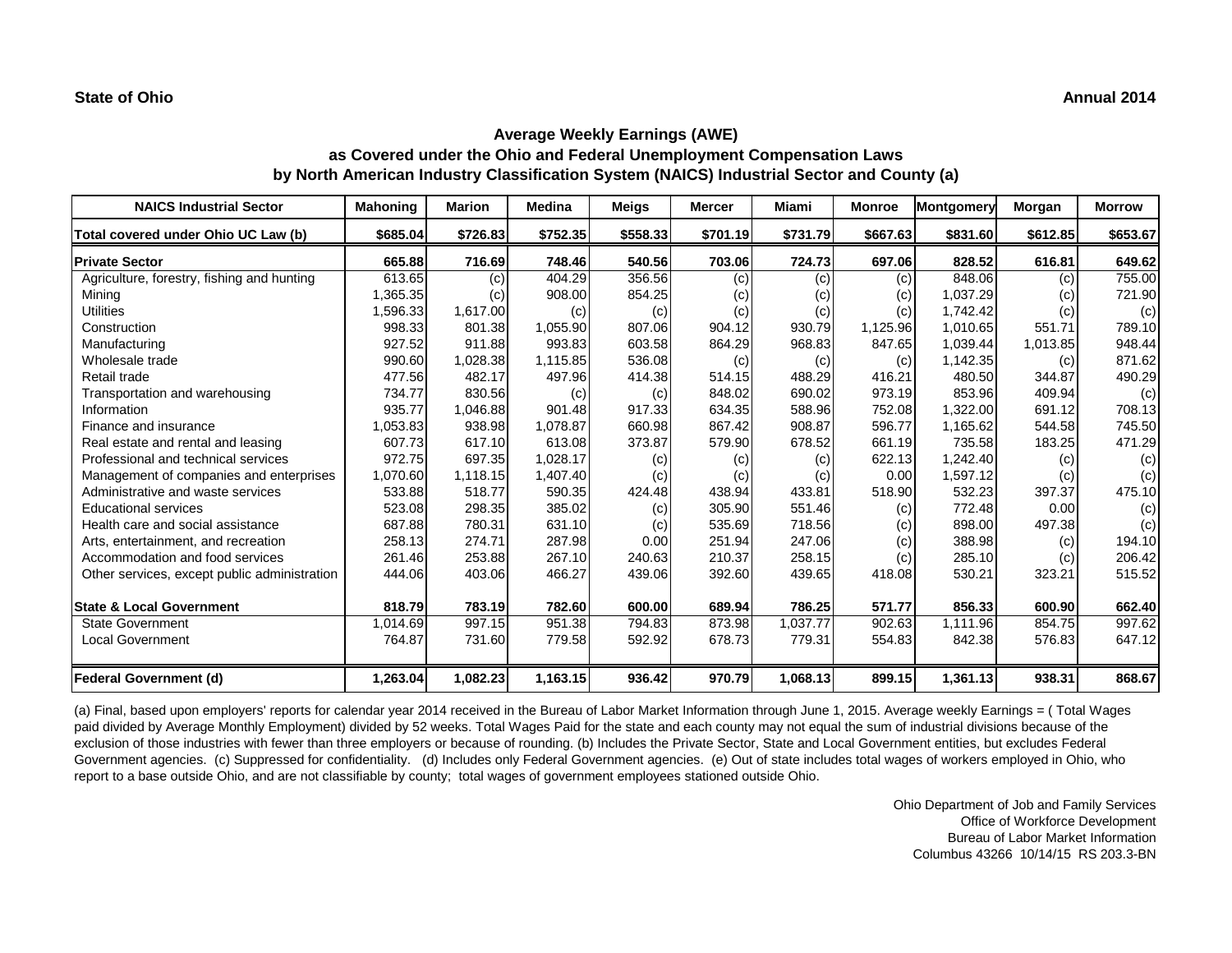| <b>NAICS Industrial Sector</b>               | <b>Muskingum</b> | <b>Noble</b> | <b>Ottawa</b> | <b>Paulding</b> | Perry    | Pickaway | <b>Pike</b> | Portage  | Preble   | Putnam   |
|----------------------------------------------|------------------|--------------|---------------|-----------------|----------|----------|-------------|----------|----------|----------|
| Total covered under Ohio UC Law (b)          | \$693.85         | \$707.83     | \$751.54      | \$640.31        | \$651.63 | \$766.46 | \$896.60    | \$783.23 | \$672.46 | \$673.10 |
| <b>Private Sector</b>                        | 695.79           | 675.08       | 753.83        | 633.27          | 658.60   | 730.04   | 929.37      | 743.27   | 682.42   | 679.29   |
| Agriculture, forestry, fishing and hunting   | 387.21           | 0.00         | (c)           | 821.81          | 628.58   | (c)      | (c)         | 561.44   | (c)      | (c)      |
| Mining                                       | 2,075.44         | 1,178.67     | (c)           | 828.40          | 1,068.27 | (c)      | (c)         | 1,047.96 | (c)      | (c)      |
| <b>Utilities</b>                             | 1,655.15         | 479.87       | (c)           | (c)             | 1,613.54 | 1,406.17 | (c)         | (c)      | (c)      | (c)      |
| Construction                                 | 760.35           | 1,022.33     | 915.71        | 627.21          | 1,710.96 | 883.62   | 1,310.46    | 977.56   | 745.77   | 752.04   |
| Manufacturing                                | 952.02           | 856.40       | 1,057.79      | 747.06          | 815.94   | 1,105.02 | 618.60      | 1,039.21 | 1,084.85 | 957.15   |
| Wholesale trade                              | 854.62           | 599.50       | (c)           | 792.29          | 461.29   | 1,224.21 | (c)         | 1,147.88 | 770.85   | 897.06   |
| Retail trade                                 | 457.92           | 368.42       | 493.04        | 381.73          | 409.48   | 466.46   | 406.94      | 464.81   | 411.13   | 434.10   |
| Transportation and warehousing               | 704.77           | 699.71       | 660.42        | (c)             | 677.15   | 730.83   | 744.31      | (c)      | (c)      | (c)      |
| Information                                  | 674.42           | 645.12       | 731.44        | 485.29          | 865.10   | 818.15   | 801.00      | 924.56   | 647.06   | 874.58   |
| Finance and insurance                        | 944.69           | 696.50       | 982.38        | 779.87          | 667.19   | 876.87   | 733.87      | 940.65   | 720.25   | 863.37   |
| Real estate and rental and leasing           | 628.00           | 333.17       | 544.31        | 478.33          | 364.13   | 506.04   | 442.13      | 712.13   | 442.60   | 584.94   |
| Professional and technical services          | 989.15           | 1,419.96     | (c)           | 750.85          | 662.33   | (c)      | (c)         | 1.018.67 | (c)      | 654.23   |
| Management of companies and enterprises      | 963.13           | (c)          | (c)           | 0.00            | 1,271.75 | (c)      | (c)         | 1,127.87 | (c)      | 0.00     |
| Administrative and waste services            | 432.77           | (c)          | 505.35        | 680.04          | 763.62   | 509.02   | 1,597.73    | 583.13   | 359.21   | 481.35   |
| <b>Educational services</b>                  | (c)              | 0.00         | 279.48        | (c)             | (c)      | (c)      | 358.04      | 635.69   | (c)      | 289.73   |
| Health care and social assistance            | (c)              | 375.37       | 593.75        | (c)             | (c)      | (c)      | 653.08      | 645.08   | (c)      | 495.87   |
| Arts, entertainment, and recreation          | 290.98           | (c)          | 512.44        | (c)             | 183.52   | 343.13   | (c)         | 312.02   | (c)      | 267.56   |
| Accommodation and food services              | 268.25           | (c)          | 301.56        | (c)             | 212.21   | 262.13   | (c)         | 262.71   | (c)      | 167.25   |
| Other services, except public administration | 464.81           | 340.13       | 490.54        | 382.94          | 328.87   | 375.79   | 494.71      | 503.92   | 350.87   | 277.83   |
| <b>State &amp; Local Government</b>          | 683.42           | 791.27       | 739.06        | 665.63          | 631.54   | 862.75   | 712.56      | 934.77   | 624.19   | 635.27   |
| <b>State Government</b>                      | 641.19           | 927.73       | 982.81        | 887.62          | 940.13   | 1,002.06 | 785.12      | (c)      | 771.85   | 918.00   |
| <b>Local Government</b>                      | 686.96           | 650.96       | 718.96        | 658.37          | 623.25   | 786.10   | 707.75      | (c)      | 618.12   | 628.23   |
| <b>Federal Government (d)</b>                | 1,069.58         | 750.71       | 974.73        | 786.85          | 853.92   | 977.65   | 1,184.46    | 1,104.42 | 878.04   | 838.27   |

(a) Final, based upon employers' reports for calendar year 2014 received in the Bureau of Labor Market Information through June 1, 2015. Average weekly Earnings = ( Total Wages paid divided by Average Monthly Employment) divided by 52 weeks. Total Wages Paid for the state and each county may not equal the sum of industrial divisions because of the exclusion of those industries with fewer than three employers or because of rounding. (b) Includes the Private Sector, State and Local Government entities, but excludes Federal Government agencies. (c) Suppressed for confidentiality. (d) Includes only Federal Government agencies. (e) Out of state includes total wages of workers employed in Ohio, who report to a base outside Ohio, and are not classifiable by county; total wages of government employees stationed outside Ohio.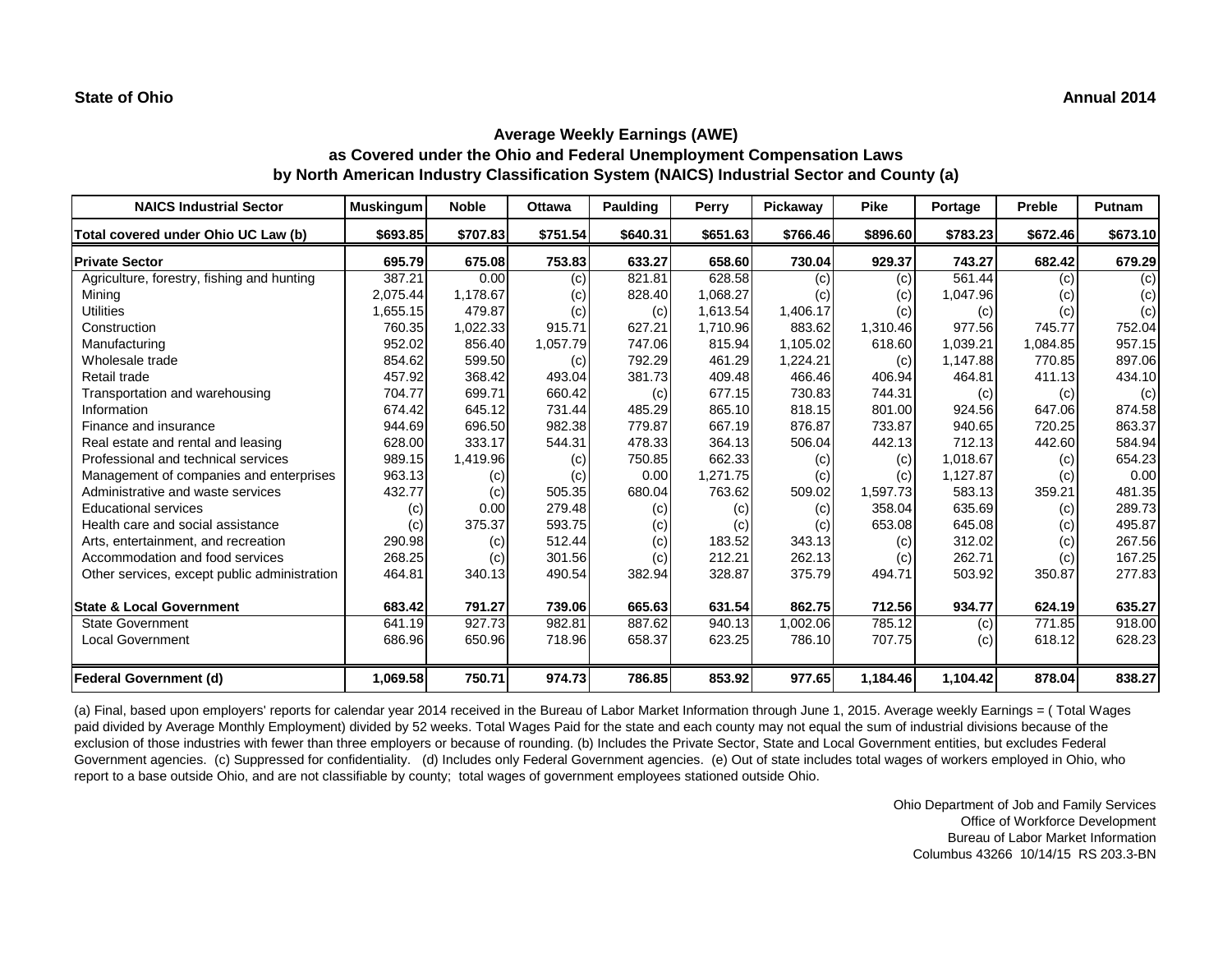| <b>NAICS Industrial Sector</b>               | <b>Richland</b> | <b>Ross</b> | <b>Sandusky</b> | <b>Scioto</b> | <b>Seneca</b> | <b>Shelby</b> | <b>Stark</b> | <b>Summit</b> | <b>Trumbull</b> | <b>Tuscarawas</b> |
|----------------------------------------------|-----------------|-------------|-----------------|---------------|---------------|---------------|--------------|---------------|-----------------|-------------------|
| Total covered under Ohio UC Law (b)          | \$675.44        | \$774.63    | \$723.75        | \$662.31      | \$653.04      | \$889.40      | \$749.52     | \$876.19      | \$741.25        | \$680.71          |
| <b>Private Sector</b>                        | 659.65          | 768.10      | 727.75          | 635.52        | 646.06        | 901.38        | 746.38       | 871.81        | 736.87          | 676.67            |
| Agriculture, forestry, fishing and hunting   | 403.58          | 458.50      | (c)             | (c)           | 523.02        | 641.58        | 583.23       | 368.96        | 564.40          | 942.37            |
| Mining                                       | 690.31          | 658.17      | (c)             | (c)           | 969.19        | 0.00          | 1,563.23     | 1,179.40      | 881.38          | 1,195.77          |
| <b>Utilities</b>                             | (c)             | 1,415.12    | 1,709.06        | 1,362.98      | 1,361.56      | (c)           | 1,680.90     | 1,599.96      | 1,717.81        | 1,269.94          |
| Construction                                 | 941.10          | 748.56      | 990.83          | 874.81        | 865.62        | 988.10        | 1,003.56     | 1.044.52      | 847.58          | 957.08            |
| Manufacturing                                | 928.44          | 1,201.29    | 949.13          | 956.15        | 890.27        | 1,133.98      | 1,050.33     | 1.064.44      | 1,221.69        | 914.42            |
| Wholesale trade                              | 854.69          | 826.73      | 841.60          | 634.12        | 838.65        | 958.60        | 983.96       | 1,152.63      | 949.81          | 841.58            |
| Retail trade                                 | 460.73          | 436.71      | 478.23          | 477.02        | 497.23        | 474.58        | 459.15       | 540.10        | 466.81          | 449.75            |
| Transportation and warehousing               | (c)             | 857.33      | 769.38          | 672.88        | 739.44        | (c)           | 818.00       | 869.21        | 880.56          | 817.00            |
| Information                                  | 979.02          | 986.98      | 748.23          | 805.62        | 462.94        | 1,153.46      | 785.79       | 1.120.29      | 803.15          | 765.12            |
| Finance and insurance                        | 885.67          | 835.75      | 831.15          | 840.29        | 922.12        | 977.19        | 986.23       | 1,235.92      | 860.98          | 797.88            |
| Real estate and rental and leasing           | 495.10          | 521.69      | 677.19          | 513.31        | 458.54        | 652.19        | 639.56       | 769.88        | 549.77          | 719.37            |
| Professional and technical services          | 846.50          | 780.77      | 738.79          | 938.06        | 666.81        | (c)           | 1,202.85     | 1,227.81      | 701.88          | 948.35            |
| Management of companies and enterprises      | 2,047.60        | 1,075.31    | 1,515.63        | 1,191.94      | 1,324.58      | (c)           | 1,457.00     | 1,776.54      | 1,556.77        | 721.81            |
| Administrative and waste services            | 445.23          | 396.31      | 628.67          | 670.77        | 511.27        | 522.15        | 560.19       | 552.46        | 578.87          | 538.63            |
| <b>Educational services</b>                  | 384.60          | 446.15      | (c)             | 340.79        | 589.65        | (c)           | 570.42       | 533.29        | 408.81          | 303.02            |
| Health care and social assistance            | 702.31          | 977.67      | (c)             | 717.62        | 545.42        | (c)           | 751.73       | 859.02        | 684.23          | 632.25            |
| Arts, entertainment, and recreation          | 230.19          | 294.42      | 283.87          | 231.13        | 210.48        | 227.85        | 341.98       | 401.37        | 250.15          | 235.52            |
| Accommodation and food services              | 258.23          | 269.67      | 231.52          | 252.40        | 207.06        | 226.62        | 269.02       | 273.75        | 245.94          | 239.37            |
| Other services, except public administration | 430.37          | 396.50      | 412.13          | 444.92        | 353.12        | 464.65        | 452.04       | 539.62        | 448.44          | 466.81            |
| <b>State &amp; Local Government</b>          | 772.62          | 803.75      | 695.83          | 767.38        | 695.77        | 767.54        | 774.37       | 914.62        | 769.88          | 707.77            |
| <b>State Government</b>                      | 963.77          | 910.06      | 938.23          | 896.88        | 820.27        | 1,125.73      | 1,042.21     | 1,057.90      | 969.02          | 952.15            |
| <b>Local Government</b>                      | 724.94          | 747.38      | 687.60          | 710.44        | 680.21        | 733.35        | 752.65       | 881.88        | 746.67          | 679.81            |
| <b>Federal Government (d)</b>                | 1,181.69        | 1,217.58    | 981.19          | 1,019.15      | 914.35        | 963.67        | 1,160.29     | 1,269.73      | 1,068.90        | 1,014.58          |

(a) Final, based upon employers' reports for calendar year 2014 received in the Bureau of Labor Market Information through June 1, 2015. Average weekly Earnings = ( Total Wages paid divided by Average Monthly Employment) divided by 52 weeks. Total Wages Paid for the state and each county may not equal the sum of industrial divisions because of the exclusion of those industries with fewer than three employers or because of rounding. (b) Includes the Private Sector, State and Local Government entities, but excludes Federal Government agencies. (c) Suppressed for confidentiality. (d) Includes only Federal Government agencies. (e) Out of state includes total wages of workers employed in Ohio, who report to a base outside Ohio, and are not classifiable by county; total wages of government employees stationed outside Ohio.